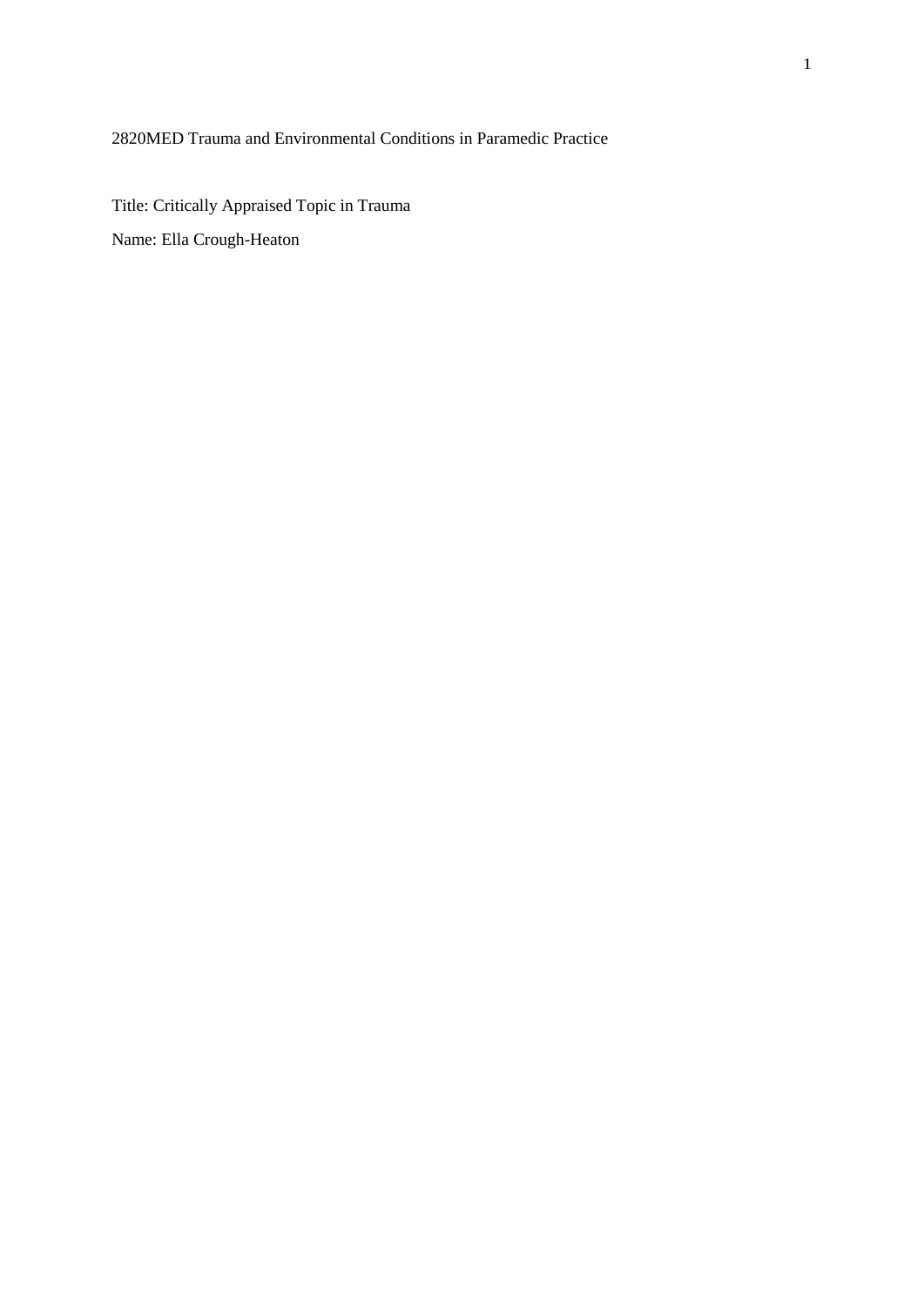### **PICO Question**

In the rural setting of prehospital adult trauma patients, is point-of-care testing for serum lactate levels a useful addition to the standard cares of advanced care paramedics as a reliable marker of mortality?

### **Search Rationale**

Although well-established in the in-hospital setting, prognostic reliability of serum lactate as a prehospital predictor for resuscitative care and mortality is not well-examined. Challenges faced in the rural setting of traumatic injuries often pertain to resource restrictions, thereby accurate triage assessment and trauma level activation is critical for paramedic practice to ensure appropriate patient care. Consideration for ACP use of the i-STAT analyser, or similar device, to inform transport and trauma response activation may prove a beneficial addition to standard cares in the management of adult trauma patients.

### **Search Strategy**

A literature search was conducted using databases, *Medline OVID* and *Embase*. A manual search was also conducted using *Google Scholar* and *COCHRANE* to identify any literature missed in the initial search. As detailed in *Table 1* below, a dearth of research in the initial search broadened inclusion criteria to the emergency department setting, should the methods and outcomes be transferrable to the prehospital context. The PRISMA flowchart of the search results is listed in Appendix A.

| <b>Databases</b> | <b>Search terms</b>                     | <b>Inclusion criteria</b>              | <b>Results</b> |
|------------------|-----------------------------------------|----------------------------------------|----------------|
|                  |                                         |                                        |                |
| Medline          |                                         |                                        | 25             |
| <i>OVID</i>      | MeSH headings:                          | January 2015-September 2020, English   |                |
|                  | (pre-hospital OR out-of-hospital OR EMS | language, human subjects, prehospital, |                |
|                  | OR emergency medical technician OR      | or emergency department setting        |                |
|                  | paramedic OR ambulance) AND (trauma*    |                                        |                |
|                  | OR "traumatic injur*") AND (lactate OR  |                                        |                |
|                  | "serum lactate" OR "blood lactate" OR   |                                        |                |
|                  | iSTAT or EPOC OR PSL OR ISL) AND        |                                        |                |
|                  | (mortality OR fatality)                 |                                        |                |
| Embase           |                                         |                                        | 54             |
|                  |                                         |                                        |                |

### **Results**

**.** 

| <b>Author, Year</b>  | Study type and<br><b>CEBM</b><br>evidence rank $1$ | <b>Sample Cohort</b>                                                                                                        | <b>Outcomes</b>                                               | <b>Results</b>                                                                                                                                                                                                                              | Strengths $(+)$ and<br>Limitations (-)                                                               |
|----------------------|----------------------------------------------------|-----------------------------------------------------------------------------------------------------------------------------|---------------------------------------------------------------|---------------------------------------------------------------------------------------------------------------------------------------------------------------------------------------------------------------------------------------------|------------------------------------------------------------------------------------------------------|
| Javali et al. (2017) | Prospective<br>observational<br>Level 3b           | 100 adult trauma<br>patients admitted with<br>exclusion of<br>extraneous factors.<br>such as severe HI<br>with IC bleeding. | Sensitivity and<br>specificity of serum<br>lactate in the ED. | Correlation of ISL<br>with highest<br>sensitivity for 24-hour<br>mortality, blood<br>transfusion<br>requirement and<br>ICUA, as compared<br>with BD, SBP $<90$ ,<br>$HR > 100$ , and $SI > 1$ .<br>ISL may be useful in<br>detection of OH. | $(-)$ ED study.<br>(-) Small sample<br>study.<br>$(+)$ Numerous<br>treatment endpoints<br>evaluated. |

<sup>1</sup> Refer to Appendix A, *Table 2*, for Oxford CEBM: Levels of Evidence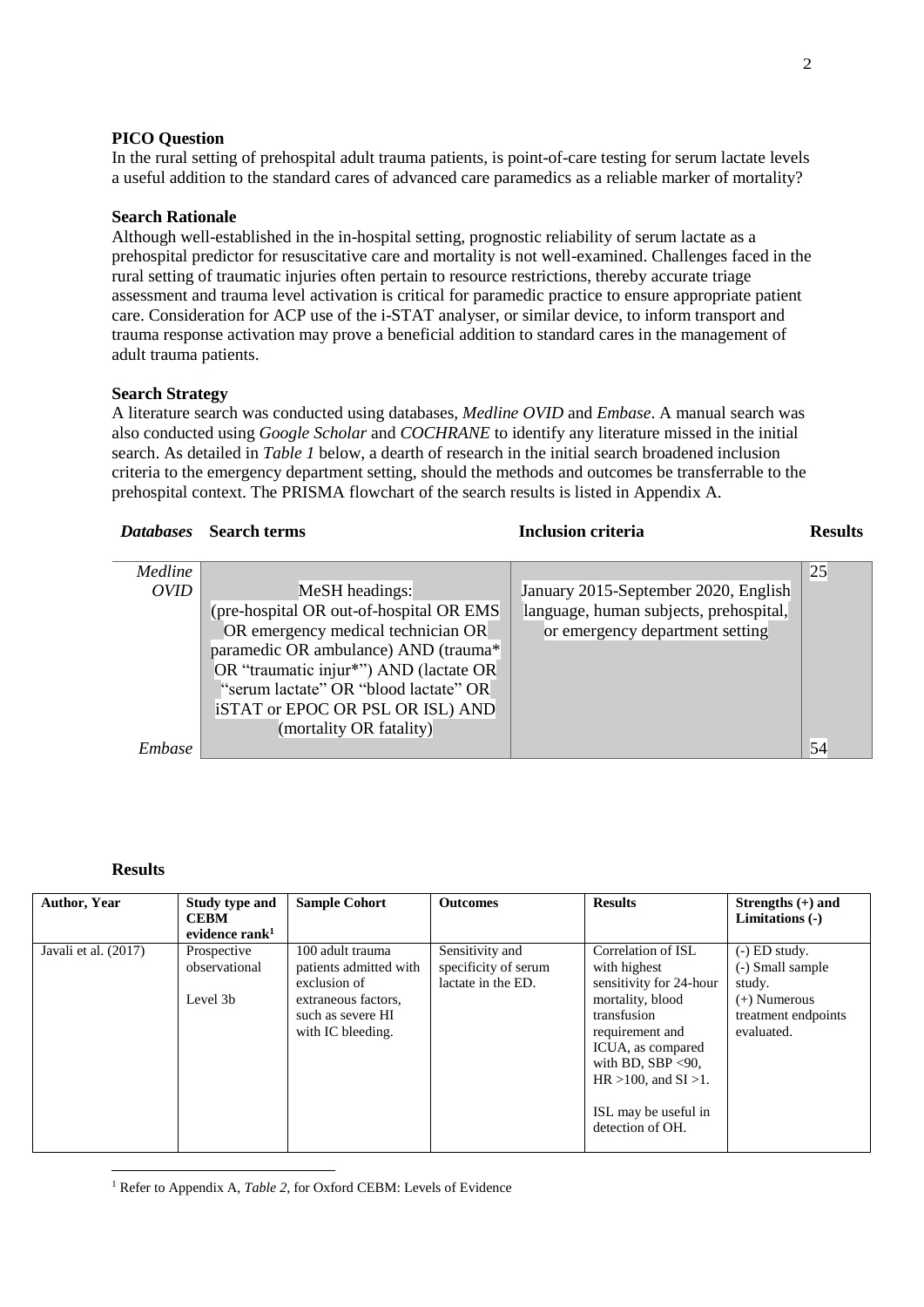| Brown et al. (2016)    | Retrospective<br>cohort<br>Level 2b                                        | 6,347 patients<br>transported from level<br>I trauma centres by air<br>medical services,<br>collected by<br>numerous prehospital<br>medical databases and<br>linked with trauma<br>registry. | Prognostic accuracy of<br>PSL to determine<br>trauma team activation<br>in comparison with<br>current trauma<br>activation guidelines.              | Use of ACS+ISL<br>algorithm reduced<br>over-triage by 7.2%,<br>though cited a 0.7%<br>increase in under-<br>triage. Demonstrable<br>gains in overall<br>accuracy of trauma<br>team activation, PPV,<br>and NPV compared<br>with current ACS<br>algorithm. | $(+)$ Large sample<br>cohort in prehospital<br>context.<br>(+) Direct comparison<br>of standard methods<br>with inclusion or<br>absence of ISL.<br>(-) Possible selection<br>bias present as not all<br>patients had lactate<br>levels measured.<br>(-) Possible<br>confoundment of<br>lactate elevation by<br>hypoperfusion<br>following injury. |
|------------------------|----------------------------------------------------------------------------|----------------------------------------------------------------------------------------------------------------------------------------------------------------------------------------------|-----------------------------------------------------------------------------------------------------------------------------------------------------|-----------------------------------------------------------------------------------------------------------------------------------------------------------------------------------------------------------------------------------------------------------|---------------------------------------------------------------------------------------------------------------------------------------------------------------------------------------------------------------------------------------------------------------------------------------------------------------------------------------------------|
| Raux et al. (2017)     | Retrospective<br>prospective<br>cohort analysis<br>Level 2b                | 1075 trauma patients,<br>following medical<br>prehospital care<br>needs, were<br>transported by<br>medical mobile ICUs<br>to the study centres.                                              | Prognostic reliability of<br>ISL compared with BD<br>for initial severity<br>assessment of trauma<br>patients and guide for<br>early resuscitation. | ISL superior mortality<br>and haemorrhage<br>predictor in the<br>normotensive patient.<br>ISL more proficient<br>predictor than BD in<br>triage scores and<br>Trauma-Related ISS.                                                                         | $(-)$ Given study<br>design, correlation is<br>established, but<br>cannot infer causality<br>$(+)$ Large sample<br>study<br>(+) Multi-centre study<br>$(+)$ Measurement of<br>multiple relevant<br>clinical endpoints                                                                                                                             |
| St. John et al. (2018) | Retrospective<br>prospective and<br>cross-sectional<br>analysis<br>Level 4 | 314 trauma patients<br>over a 14-month<br>period transported by<br>ALS units                                                                                                                 | Reliability of PSL as a<br>predictor of RC in PH<br>normotensive trauma<br>patients.                                                                | Although not more<br>predictive than SI for<br>need of RC,<br>sensitivity of POC<br>assay indicated only<br>increases in PSL<br>above levels of 2.5<br>mmol/L were<br>associated with<br>concordant risk for<br>RC.                                       | $(+)$ PH study<br>(-) Small cohort study<br>(+) ALS paramedics<br>(-) Cohort restrictive<br>to non-hypotensive<br>trauma patients<br>$(+)$ Use of RC as<br>primary treatment<br>outcome, however,<br>definition of the<br>composite outcome<br>for RC were<br>subjective (-)                                                                      |
| Zwisler et al. (2019)  | Prospective<br>randomised<br>study<br>Level 2b                             | 222 patients included,<br>either allocated to the<br>ABG group or treated<br>with standard cares<br>(non-ABG group).                                                                         | Prognostic reliability of<br>ABG (with capacity for<br>measuring serum<br>lactate) as a prehospital<br>screening tool.                              | Greater specificity of<br>ABG analysis found<br>with targeting specific<br>PH therapeutic<br>interventions, incl.<br>upgrading level of<br>urgency.<br>Overall, non-ABG<br>analysis perceived<br>with decreased<br>diagnostic accuracy.                   | $(+)$ PH study<br>(-) Non-blinded,<br>single-centre study,<br>however, it was<br>prospectively<br>conducted with a pre-<br>defined hypothesis $(+)$<br>(-) Possible issue to<br>internal validity due<br>to recall bias                                                                                                                           |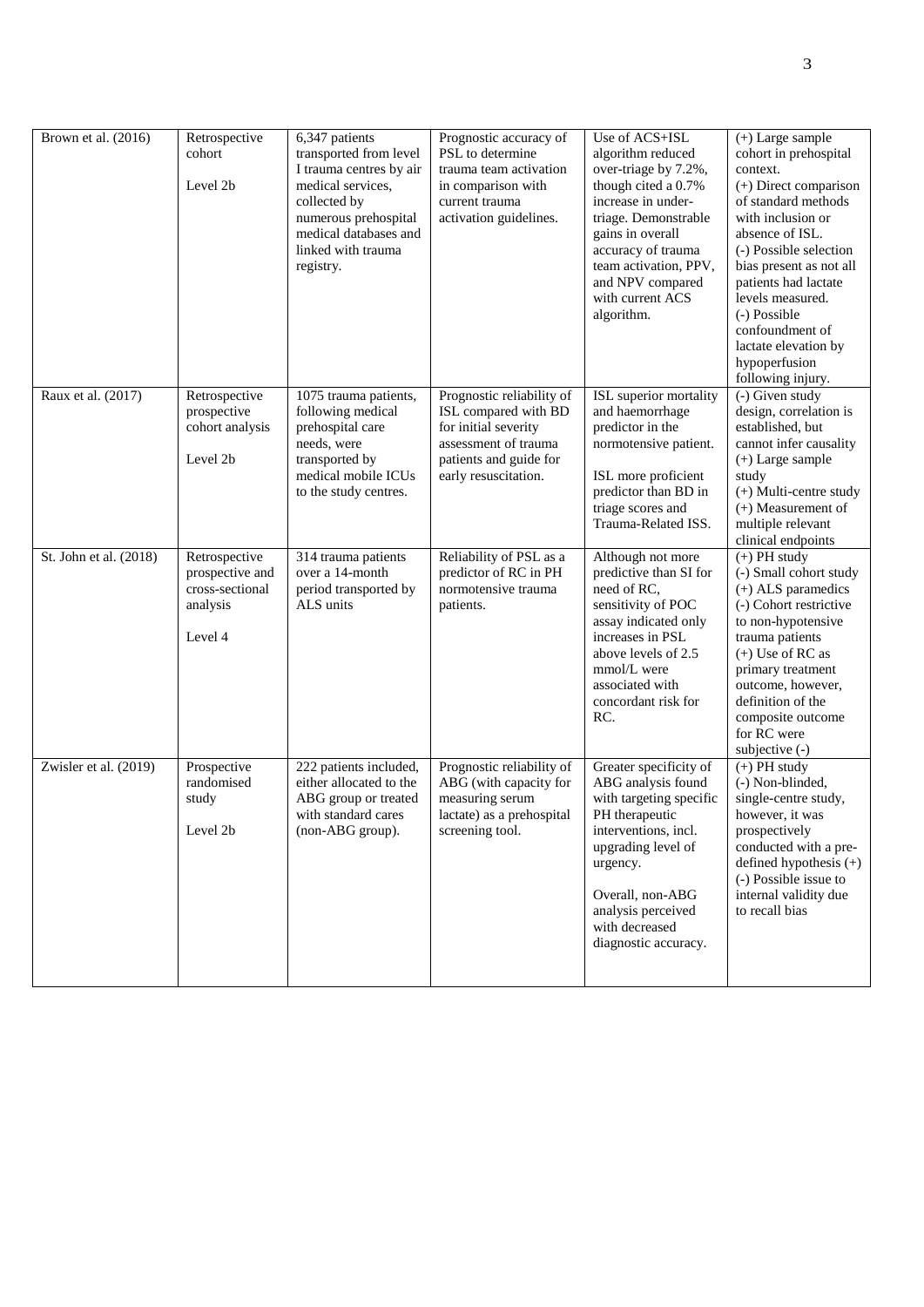| Galvagno et al. (2020)        | Prospective<br>observational<br>study<br>Level N/A  | 261 trauma patients<br>were enrolled<br>following transport by<br>an aeromedical<br>emergency service to<br>a Primary Adult<br>Resource trauma<br>centre. Data collection<br>was completed en-<br>route by flight<br>paramedics with the i-<br>STAT analyser. | Predictive reliability of<br>PSL for detecting early<br>haemorrhagic shock and<br>need for LSIs in adult<br>patients with traumatic<br>injuries. | Increases in PH<br>lactate and glucose<br>were highly<br>associated with<br>requisite LSIs within<br>the first hour of<br>trauma centre<br>admission.<br>Statistical<br>significance of greater<br>sensitivity and<br>specificity for LSI in<br>the presence of PSL<br>level > 4mmol/L<br>compared with SI.<br>Extreme outliers in<br>the no-LSI group<br>presenting with<br>elevated lactate was<br>prospectively<br>attributed by alcohol<br>intoxication. | $(+)$ PH study<br>$(+)$ Use of paramedic-<br>intervention<br>(+) One of the largest<br>PH POC testing<br>cohorts reported to-<br>date<br>(-) Small sample size<br>(-) Single-centre study |
|-------------------------------|-----------------------------------------------------|---------------------------------------------------------------------------------------------------------------------------------------------------------------------------------------------------------------------------------------------------------------|--------------------------------------------------------------------------------------------------------------------------------------------------|--------------------------------------------------------------------------------------------------------------------------------------------------------------------------------------------------------------------------------------------------------------------------------------------------------------------------------------------------------------------------------------------------------------------------------------------------------------|-------------------------------------------------------------------------------------------------------------------------------------------------------------------------------------------|
| Freitas and Franzon<br>(2015) | Retrospective<br>observational<br>study<br>Level 2b | 117 patients admitted<br>to ICU for multiple<br>trauma over a 15-<br>month period.<br>Predominant injury<br>mechanism involved<br>cranial trauma,<br>followed by<br>abdominal trauma.                                                                         | Prognostic correlation<br>between admission<br>serum lactate and<br>mortality in adult<br>patients treated for<br>polytrauma.                    | No statistical<br>relationship<br>established between<br>admission lactate or<br>lactate clearance and<br>patient mortality less<br>than and following 48<br>hours of admission.<br>Comparison between<br>admission lactate and<br>vital signs denoted<br>only minimal<br>correlation with SBP.                                                                                                                                                              | (-) Limited sample<br>size.<br>(-) ISL taken within<br>three hours of hospital<br>admission.<br>$(+)$ Internal validity<br>due to exclusion<br>criteria implemented.                      |

*Table 1*. Included Studies

Abbreviations: CEBM, Centre for Evidenced-Based Medicine; HI, head injury; IC, intracranial; OH, occult hypoperfusion; ISL, initial serum lactate; VS, vital signs; ABG, arterial blood gas; PH, prehospital; ED, emergency department; incl., including; POC, point-of-care; PSL, prehospital serum lactate; RC, resuscitative care; LSI, lifesaving interventions; ALS, advanced life support; ACS; American College of Surgeons activation criteria; PPV, positive predictive value; negative predicted value; SI, shock index; ISS, injury severity score; HR, heart rate (beats per minute); SBP, systolic blood pressure (mmHg); ICU, intensive care unit; ICUA, intensive care unit admission.

# **Comments**

In adult patients with traumatic injury, preliminary diagnostic recognition is imperative for enhancing patient outcomes in the rural prehospital setting. With a predictive accuracy for triage score, 24-hour mortality, requirement for blood transfusion, intensive care unit admission, and requirement for resuscitative care, extending prehospital serum lactate in current practice to ACPs in rural practice can prospectively expedite trauma activation protocols. By further sourcing a reduction in rates of overtriage, this tool of risk stratification may concomitantly improve patient outcomes and reduce impact on pre- and in-hospital resources. Although inconsistent in the setting of polytrauma and alcohol intoxication, congruence with the prognostic accuracy of point-of-care serum lactate with mortality, compared to markers of base deficit, shock index, tachycardia, and hypotension, further supports the revision of prehospital serum lactate to appropriately trained ACPs in the rural locality. With haemorrhage attributable to the most frequent deadly preventable injuries and a sensitivity superior to systolic blood pressure (Galvagno et al., 2020), prehospital serum lactate in the ACP scope may be also useful in the early detection of occult hypoperfusion.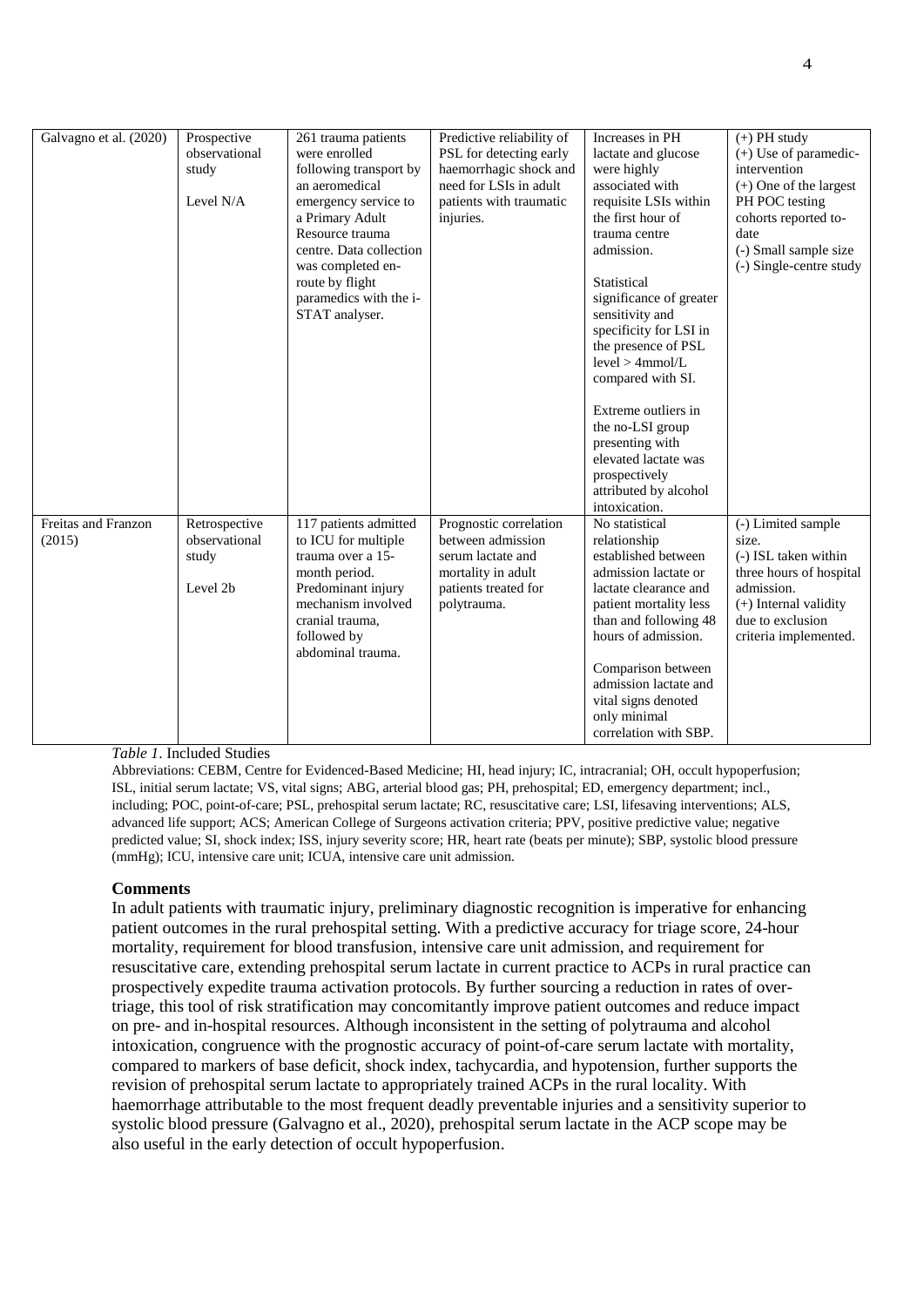## **Consider**

Despite the identified clinical benefit in accurate trauma system activation and expediting patient transport to definitive care, discrepancy was identified in the context of polytrauma or alcohol intoxication. A dearth of high-quality research in this setting further limits the development of existing prehospital clinical practice guidelines with consideration to the ACP scope in rural practice. Future research is thus required to investigate the prognostic accuracy of serum lactate with these variables in the prehospital trauma setting.

### **Clinical bottom line**

The current body of evidence regarding serum lactate as a prehospital prognostic adjunct at the ACP level is incomplete, particularly in the rural setting. However, among factors of early shock recognition and a higher sensitivity for mortality, pre-hospital serum lactate presents an opportunity for incorporation into emergency medical practice at the ACP level to as a prognostic tool to improve outcomes of the adult patient with traumatic injuries.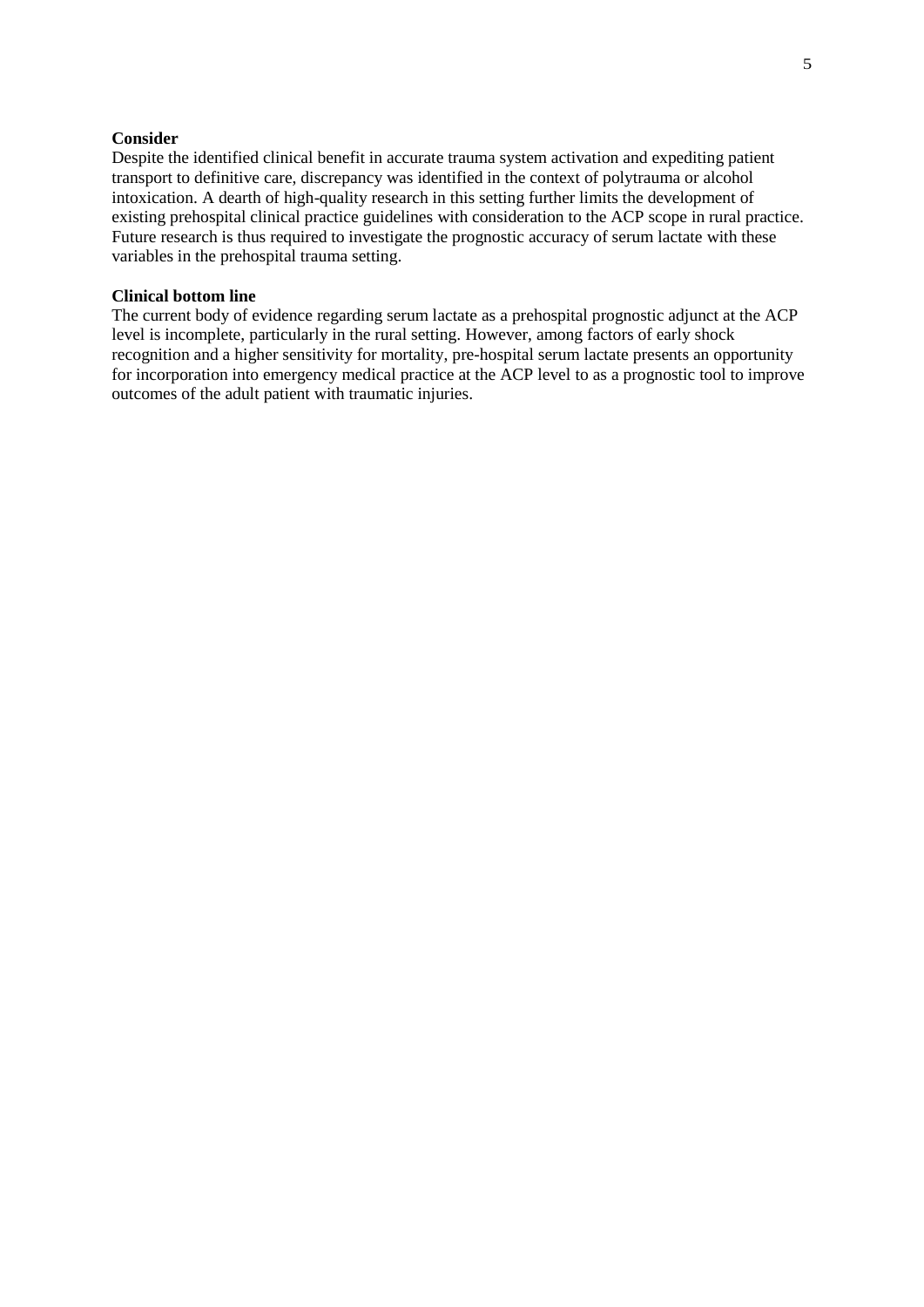# **Appendix A**

PRISMA Flowchart of Results

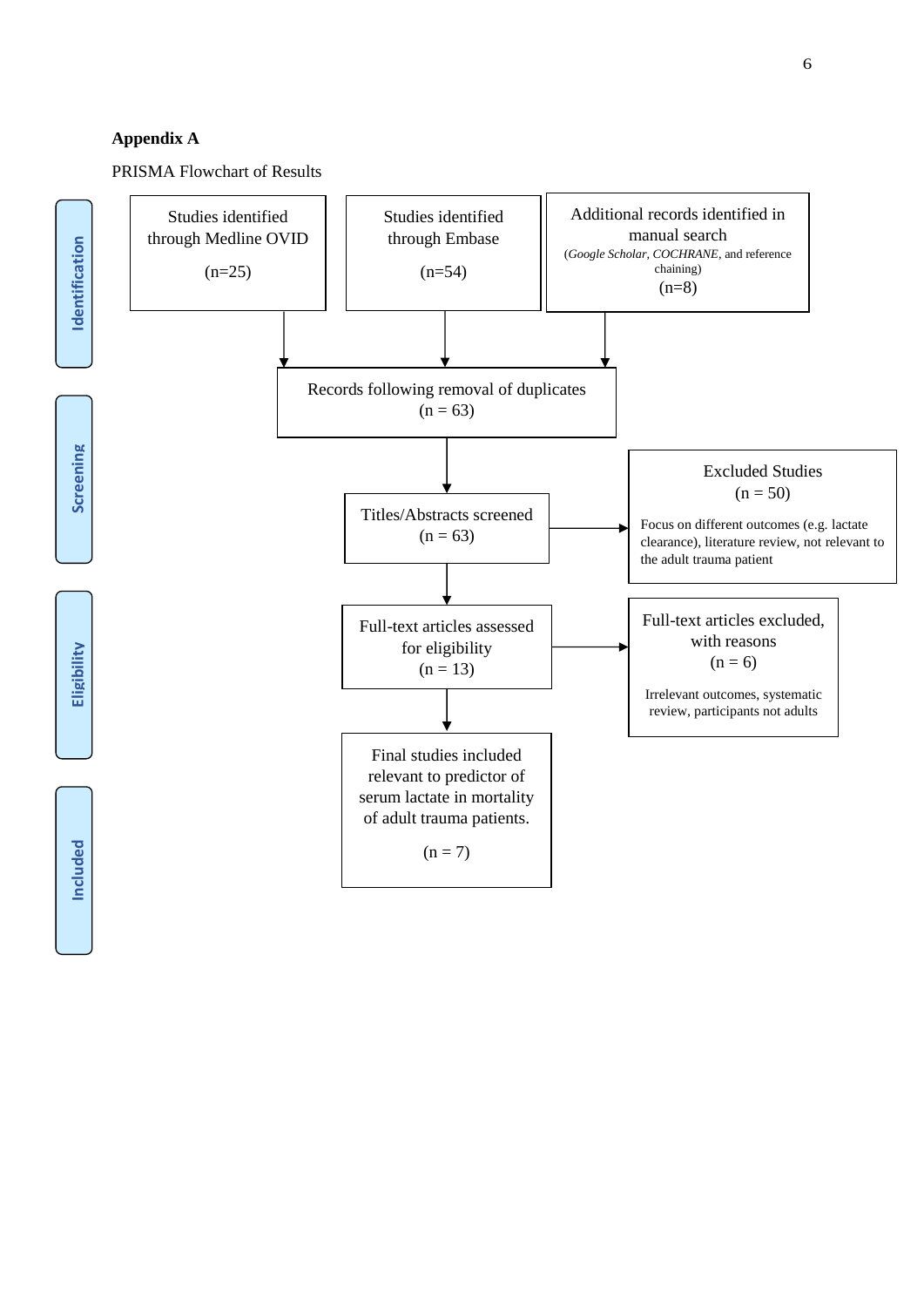|                | Level Therapy / Prevention,<br>Aetiology / Harm                                                                              | Prognosis                                                                                                                                             | Diagnosis                                                                                                                                           | Differential diagnosis<br>/ symptom<br>prevalence study                                                                      | Economic and decision analyses                                                                                                                                                |
|----------------|------------------------------------------------------------------------------------------------------------------------------|-------------------------------------------------------------------------------------------------------------------------------------------------------|-----------------------------------------------------------------------------------------------------------------------------------------------------|------------------------------------------------------------------------------------------------------------------------------|-------------------------------------------------------------------------------------------------------------------------------------------------------------------------------|
| 1a             | SR (with homogeneity*) of<br><b>RCTs</b>                                                                                     | SR (with homogeneity*) of<br>inception cohort studies; CDR"<br>validated in different populations                                                     | SR (with homogeneity*) of Level 1<br>diagnostic studies; CDR" with 1b<br>studies from different clinical<br>centres                                 | SR (with homogeneity*) of<br>prospective cohort studies                                                                      | SR (with homogeneity*) of Level 1<br>economic studies                                                                                                                         |
| 1b             | Individual RCT (with<br>narrow Confidence<br>Interval"i)                                                                     | Individual inception cohort study<br>with > 80% follow-up; CDR"<br>validated in a single population                                                   | Validating** cohort study with<br>good""" reference standards; or<br>CDR" tested within one clinical<br>centre                                      | Prospective cohort study<br>with good follow-up****                                                                          | Analysis based on clinically sensible<br>costs or alternatives; systematic<br>review(s) of the evidence; and<br>including multi-way sensitivity analyses                      |
| 1c             | All or none§                                                                                                                 | All or none case-series                                                                                                                               | Absolute SpPins and SnNouts" "                                                                                                                      | All or none case-series                                                                                                      | Absolute better-value or worse-value<br>analyses"                                                                                                                             |
| 2a             | SR (with homogeneity*) of<br>cohort studies                                                                                  | SR (with homogeneity*) of either<br>retrospective cohort studies or<br>untreated control groups in RCTs                                               | SR (with homogeneity*) of Level<br>>2 diagnostic studies                                                                                            | SR (with homogeneity*) of<br>2b and better studies                                                                           | SR (with homogeneity*) of Level >2<br>economic studies                                                                                                                        |
| 2 <sub>b</sub> | Individual cohort study<br>(including low quality RCT;<br>e.g., $<80\%$ follow-up)                                           | Retrospective cohort study or<br>follow-up of untreated control<br>patients in an RCT; Derivation of<br>CDR" or validated on split-<br>sample§§§ only | Exploratory** cohort study with<br>qood" " " reference standards;<br>CDR" after derivation, or<br>validated only on split-sample§§§<br>or databases | Retrospective cohort<br>study, or poor follow-up                                                                             | Analysis based on clinically sensible<br>costs or alternatives; limited review(s)<br>of the evidence, or single studies; and<br>including multi-way sensitivity analyses      |
| 2c             | "Outcomes" Research;<br><b>Ecological studies</b>                                                                            | "Outcomes" Research                                                                                                                                   |                                                                                                                                                     | <b>Ecological studies</b>                                                                                                    | Audit or outcomes research                                                                                                                                                    |
| 3a             | SR (with homogeneity*) of<br>case-control studies                                                                            |                                                                                                                                                       | SR (with homogeneity*) of 3b and<br>better studies                                                                                                  | SR (with homogeneity*) of<br>3b and better studies                                                                           | SR (with homogeneity*) of 3b and<br>better studies                                                                                                                            |
| 3 <sub>b</sub> | Individual Case-Control<br>Study                                                                                             |                                                                                                                                                       | Non-consecutive study; or without<br>consistently applied reference<br>standards                                                                    | Non-consecutive<br>cohort study, or very<br>limited population                                                               | Analysis based on limited alternatives<br>or costs, poor quality estimates of data,<br>but including sensitivity analyses<br>incorporating clinically sensible<br>variations. |
| 4              | Case-series (and poor<br>quality cohort and case-<br>control studies§§)                                                      | Case-series (and poor quality<br>prognostic cohort studies***)                                                                                        | Case-control study, poor or non-<br>independent reference standard                                                                                  | Case-series or<br>superseded reference<br>standards                                                                          | Analysis with no sensitivity analysis                                                                                                                                         |
| 5              | Expert opinion without<br>explicit critical appraisal,<br>or based on physiology,<br>bench research or "first<br>principles" | Expert opinion without explicit<br>critical appraisal, or based on<br>physiology, bench research or<br>"first principles"                             | Expert opinion without explicit<br>critical appraisal, or based on<br>physiology, bench research or<br>"first principles"                           | Expert opinion without<br>explicit critical appraisal,<br>or based on physiology,<br>bench research or "first<br>principles" | Expert opinion without explicit critical<br>appraisal, or based on economic theory<br>or "first principles"                                                                   |

*Table 2.* Levels of Evidence for Included studies. Oxford CEBM (2009).

#### **References**

Brown, J. B., Lerner, E. B., Sperry, J. L., Billiar, T. R., Peitzman, A. B., & Guyette, F. X. (2016). Prehospital lactate improves accuracy of prehospital criteria for designating trauma activation level. *J Trauma Acute Care Surg, 81*(3), 445-452. doi:10.1097/ta.0000000000001085

Freitas, A. D., & Franzon, O. (2015). Lactate as predictor of mortality in polytrauma. *Brazilian Archives of Digestive Surgery, 28*(3), 163-166. doi:10.1590/S0102-67202015000300004

Galvagno, S. M., Sikorski, R. A., Floccare, D. J., Rock, P., Mazzeffi, M. A., DuBose, J. J., . . . Hu, P. (2020). Prehospital Point of Care Testing for the Early Detection of Shock and Prediction of Lifesaving Interventions. *Shock, Publish Ahead of Print*. doi:10.1097/SHK.0000000000001567

Javali, R. H., Ravindra, P., Patil, A., Srinivasarangan, M., Mundada, H., Adarsh, S. B., & Nisarg, S. (2017). A Clinical Study on the Initial Assessment of Arterial Lactate and Base Deficit as Predictors of Outcome in Trauma Patients. *Indian Journal of Critical Care Medicine, 21*(11), 719-725. doi:10.4103/ijccm.IJCCM\_218\_17

Oxford Centre for Evidence-Based Medicine: Levels of Evidence. (2009). In: University of Oxford.

Raux, M., Le Manach, Y., Gauss, T., Baumgarten, R., Hamada, S., Harrois, A., . . . Group, f. t. T. (2017). Comparison of the Prognostic Significance of Initial Blood Lactate and Base Deficit in Trauma Patients. *Anesthesiology, 126*(3), 522-533. doi:10.1097/aln.0000000000001490